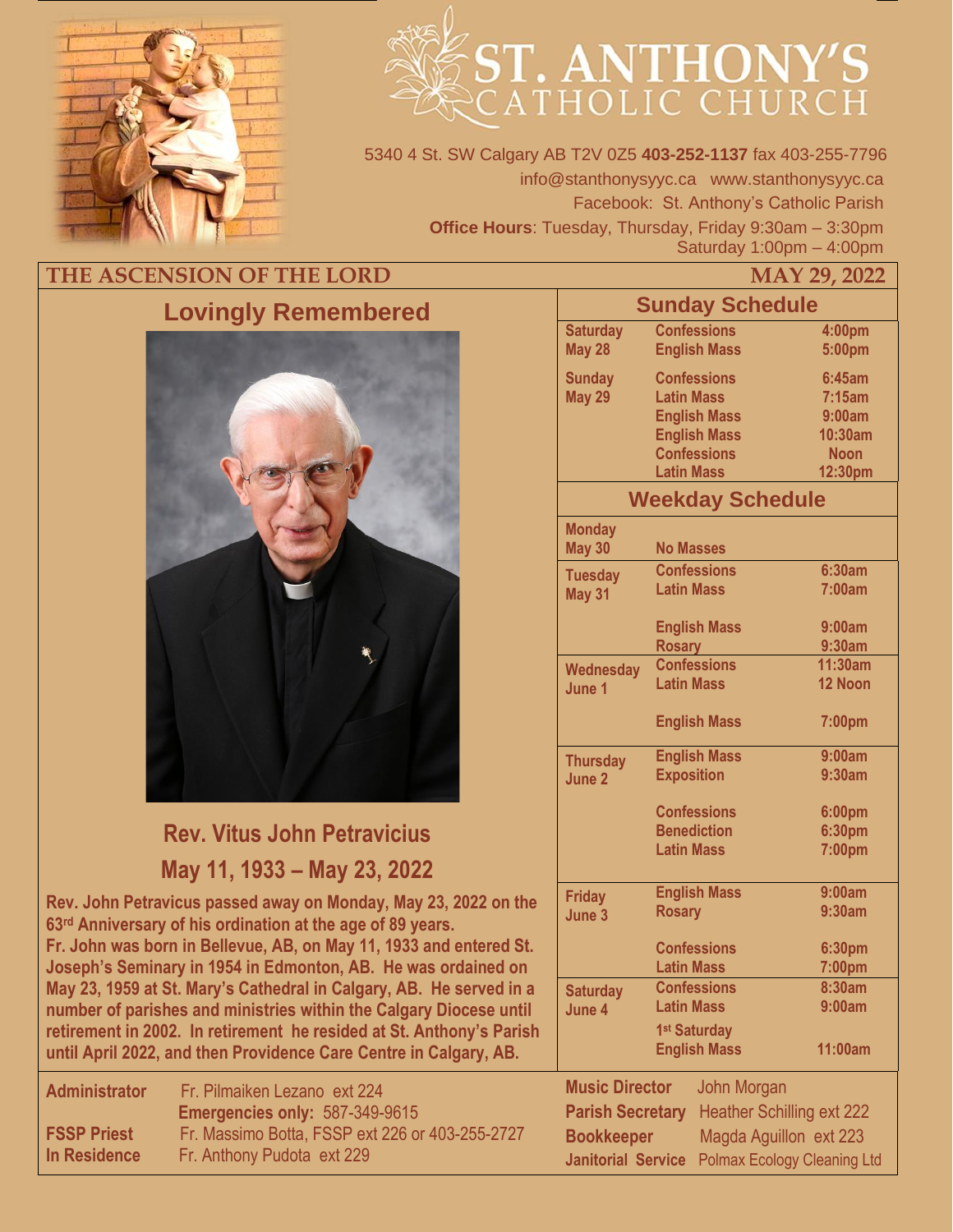Pastoral Notes

# Look up

Many of us who attended Bishop Henry's Confirmation Mass, may have had the chance to hear the parable of the eaglet. The parable below is an attempt to tell the parable as Bishop Henry did.

An eagle egg fell into a chicken nest. The chicken believing that it was her egg incubated it. When the eaglet hatched, it believed that its family was the chickens it was surrounded by. Thus, the eaglet ate like a chicken, scratched the ground for insects and worms like a chicken, rose up early in the morning like a chicken, attempted to cluck like a chicken, and so on. The eaglet grew and continued doing what the others around it did.

One day the eaglet rose its head heavenward and saw a majestic bird flying up high. It asked the other chickens what that was.

One of them replied, "Oh! That is an eagle. It is the king of the sky" The eaglet said, "I want to fly like an eagle." To this, the other chicken replied, "Remember, you are a chicken, you belong to the earth. The one up high is the king of the sky and belongs to the sky. You better get used to being here below, for you belong here"

By Christ's Ascension to heaven, we Christians belong to heaven. We no longer belong to this earth. Our bodies, our mortal bodies, belong here, and to the finite world; however, our soul, our eternal soul, belongs to heaven.

Thus, while we are on our journey on earth, let us dare to look up to heaven, and know that we belong there, where Our Lord Jesus has preceded us.

#### **Healing Corner**

Lord Jesus Christ, I love You so much. My heart yearns to be with You now and always until the last day. Help me to always remain attached to You, the True Vine and I, the fruitful branch. May your providence be enough for me forever. **Amen**.

#### **The Kid's Bulletin**

[https://thekidsbulletin.files.wordpress.com/2022/04/the](https://thekidsbulletin.files.wordpress.com/2022/04/the-kids-bulletin-ascension.pdf)[kids-bulletin-ascension.pdf](https://thekidsbulletin.files.wordpress.com/2022/04/the-kids-bulletin-ascension.pdf)

**Children's Liturgy of the Word with Miss Heidi (Catholic TV) <https://www.catholictv.org/childrens-liturgy.html>**

#### **Livestream Sunday 10:30am**

<https://www.youtube.com/c/StAnthonysCatholicChurchCalgaryAB>

[Facebook.com/stanthonysyyc](https://www.facebook.com/stanthonysyyc/) or Telus Optik 877



#### **[CCCB Daily Readings](http://ec2-34-245-7-114.eu-west-1.compute.amazonaws.com/daily-texts/reading/2022-05-29)**

First Reading: Acts 1.1-11 Psalm: 67 Gospel: Luke 24.44-53

Second Reading: Ephesians 1.17-23

St. Anthony's Updates

**A small note of appreciation to thank all of you who journeyed with me throughout the last ten months at St. Anthony's. A special thanks to all in different ministries who made my ministry much lighter and enjoyable. St. Anthony's parish has so much to offer and so much potential, that I look forward to seeing the community become a beacon of hope and a beacon of faith for our diocese and the Universal Church. Thank you all for everything.** 

**In Christ,**

**Fr. Pilmaiken Lezano**

#### **Farewell Fr. Pilmiaken**

Please join us in the Parish Hall after the 9am and 10:30am Masses this Sunday to say farewell to Fr. Pilmaiken as he leaves for Our Lady of the Rockies in Canmore.

## **SAVE THE DATE!**

**Monday, June 13 Feast of St. Anthony** Mass 7pm followed by Fellowship in the Parish Hall **Saturday, June 25** Parish Picnic 8:30–3:00 Sandy Beach

**FEED THE HUNGRY** In honour of the Feast of St. Anthony our parish community will sponsor the Feed the Hungry Sunday Meal at St. Mary's on **Sunday June 12**. **Please help us to raise an additional \$2,200 required to feed about 300 people**. **10 more parishioners are needed to do the work to build the lunch bags for St. Mary's guests.** If you are available and would like to serve on Sunday, June 12 from 12:30pm until 3pm, please contact Heather in the parish office 403-252-1136 ext 222 or email [secretary@stanthonysyyc.ca.](mailto:secretary@stanthonysyyc.ca)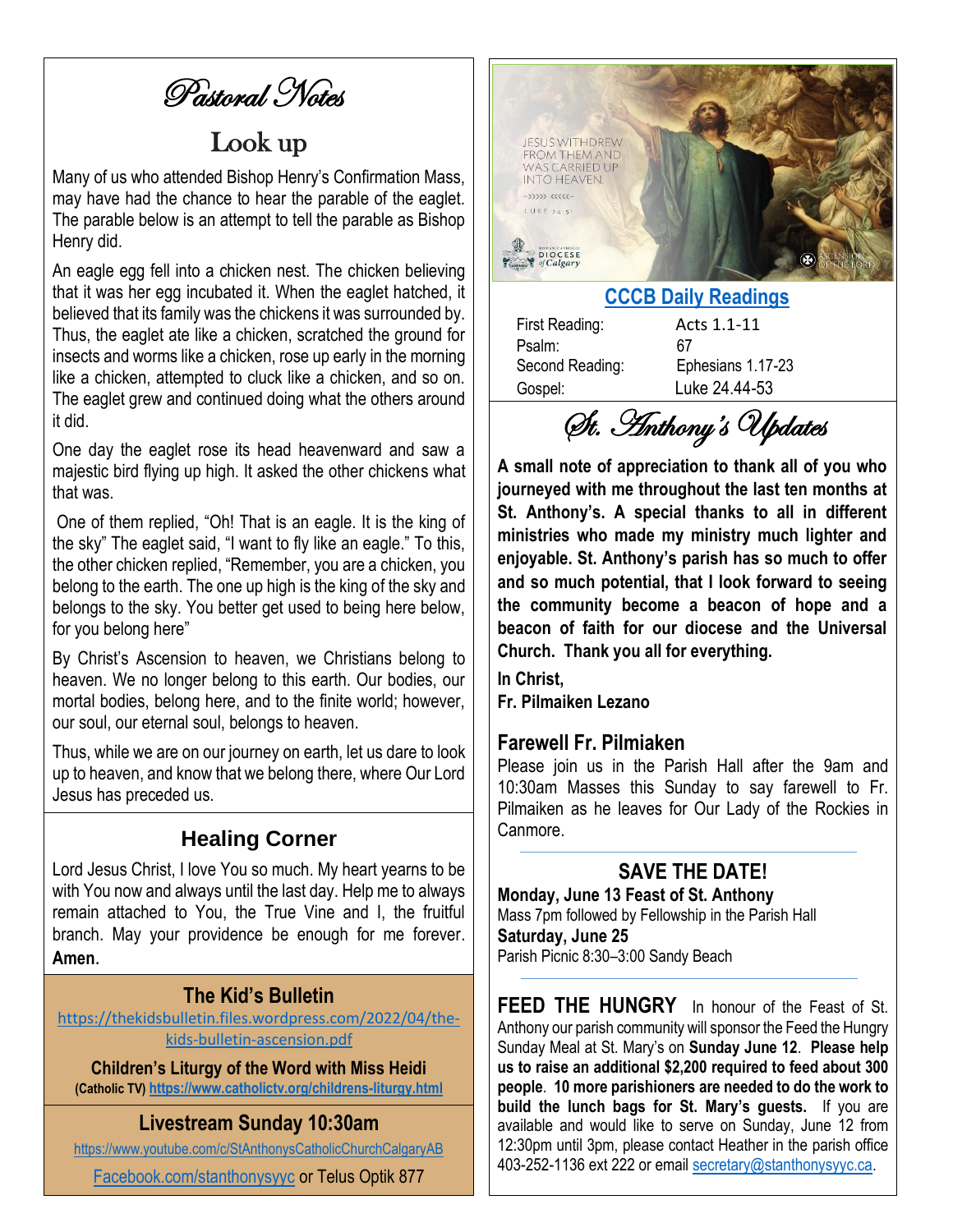#### **MASS INTENTIONS**

| Jose Alejandro Quintana Castro<br>Celina Wojciuk<br><b>Tess Katcharov</b>      |
|--------------------------------------------------------------------------------|
| No Masses                                                                      |
| Petra Katcharov<br><b>Monserrat Delos Reyes</b>                                |
| Peace in Ukraine<br>Darry Ouano and Family                                     |
| Joyce Cashen<br>Paula Borromeo                                                 |
| Mary Roberge<br>Wenda Verreault                                                |
| Carol Tholenaer<br><b>Marlito Licudine</b><br><b>Richard Saciuk and Family</b> |
|                                                                                |

#### **LATIN MASS CALENDAR**

| Sunday, May 29  | 2 <sup>nd</sup> CL Sunday after the Ascension |
|-----------------|-----------------------------------------------|
| Sunday, June 5  | 1 <sup>st</sup> CL Pentecost Sunday           |
| Sunday, June 12 | 1 <sup>st</sup> CL Trinity Sunday             |
|                 |                                               |

## **LET US PRAY FOR THE SICK**

Lorenzo, Dennis and Jerelyn Aldon, Joyce Cashen, Rose Dourado, Lois Goodfellow, Helen Krizan, Evelyn Manser, Carter McLachalan, Johnson Mont, Charlene Munn, Roland Nincheri, Kathy Sluka, Veronica Wong, and Colleen Yeh

**May the Lord grant them healing, comfort, and peace**.

#### **REST IN PEACE Rev. Vitus John Petravicius and Eloise Killam Our heartfelt sympathies to their families.**

May their souls and the souls of all the faithful departed, through the mercy of God, rest in peace.



The Lord said, "…you will be my witnesses in Jerusalem, in all Judea and Samaria, and to the ends of the earth." **Pray for an increase of vocations to the ordained and consecrated life**. If God is calling you, to be a priest, religious or deacon, **Visit**: **[catholicyyc.ca/vocations](http://www.catholicyyc.ca/vocations)**



## **WEEKLY ADORATION**

**Thursday June 2 10 am – 6 pm**

**If there is anything you need, pray for it. Philippians 4:6** [Red Altar Candle Offering](https://stanthonysyyc.ca/wp-content/uploads/2020/10/RED-ALTAR-CANDLE-OFFERING.pdf) **Adoration Chapel - Friday & Saturday 8am – 8pm**  Register at**: [adoration@stanthonysyyc.ca](mailto:adoration@stanthonysyyc.ca)**



**All are welcome!** Let us gather in the presence of the Holy Spirit, and invite the Lord to bless our journey together as we celebrate the closing of the Diocesan Phase in preparation for the 2021-2023 Synod. Join representatives from throughout the Diocese for **a day of prayer, reflection on the synodal experience, sharing of the Diocesan Synthesis, BBQ lunch and Eucharistic celebration with Bishop McGrattan**.

When: **Saturday, June 4, 2022 from 10 am to 3 pm.**

Where: **St. Michael Catholic Community (800 85 St. SW, Calgary).** 

**Please register online at [catholicyyc.ca/synod](https://www.catholicyyc.ca/synod.html) or call 403-218-5521 (Registration is required by May 31).**

**Our parish relies on your regular offertory giving for maintenance and growth and outreach. Thank you for your generosity.** 



**E-transfer: isupport@stanthonysyyc.ca Pre-Authorized Withdrawal registration** & **Credit Card donations:** [stanthonysyyc.ca/donation](https://stanthonysyyc.ca/donation/)

**Mail cheques to:** 5340 4 Street SW, Calgary, T2V 0Z5